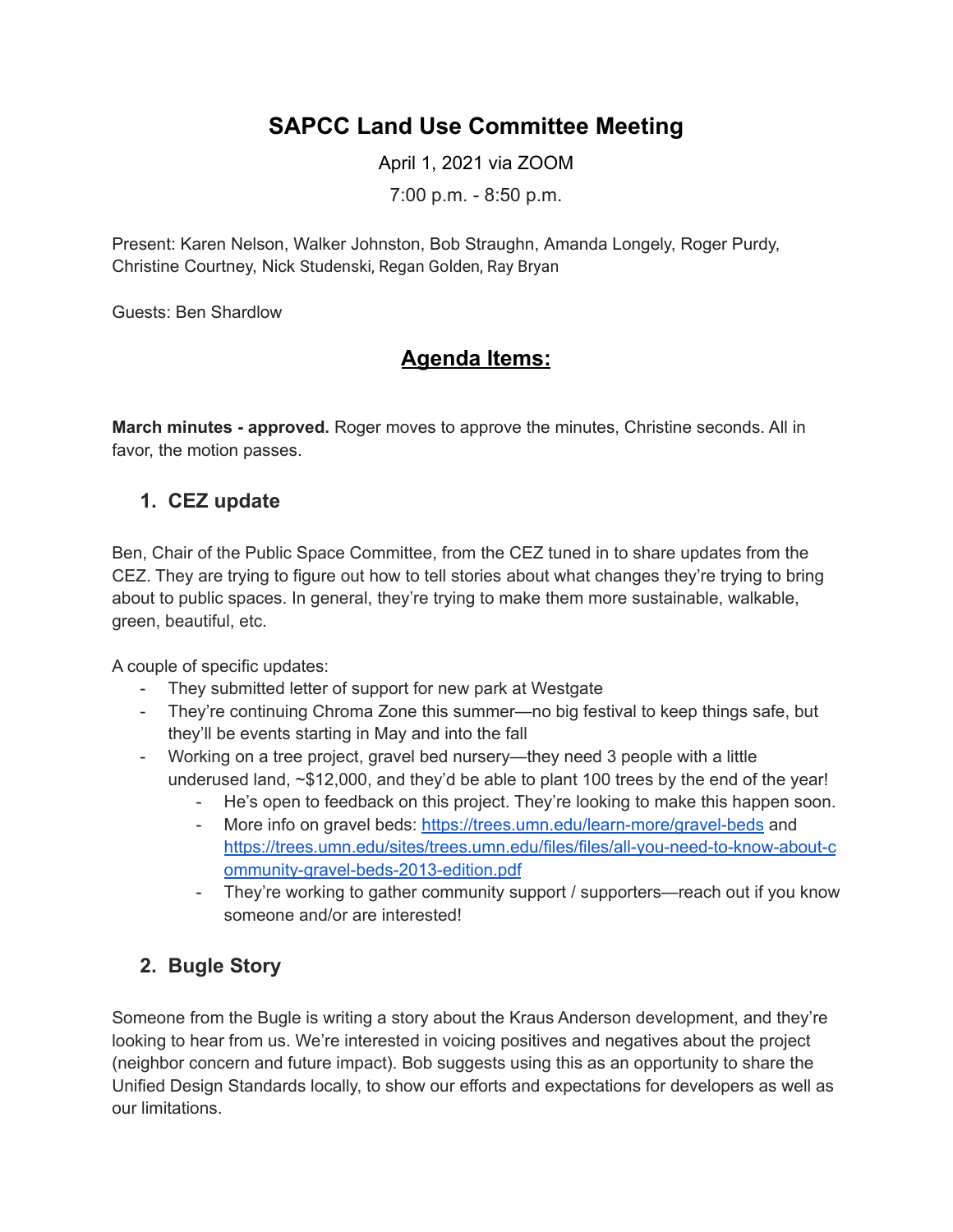We're going to draft a response to the journalist. We should encourage the editors at the Bugle to report more on the work that our committees are doing—the initiatives we're working on and the obstacles we face.

We're also brainstorming about how to publicize the work that we're doing more—not just in the Bugle, but in all the ways that we can. We have a wealth of information that the broader community is interested in. Nick volunteers to keep track of development updates so we can update the Land Use website

Regarding the Bugle, **Kathryn is going to work on a draft to get back to the journalist and send to us for review.**

#### **3. 2288 Hillside**

No one has asked for a comment, it just came through the city. Actually, Regan's parents are doing this—they're taking down the garage and putting in a carport that is closer to the alley. They have a small lot, and want a garden where the garage is.

We don't see any issue with it. Their neighbors seem to be supportive of it. Regan says.

#### **4. 650 Pelham (interior work)**

Not much to report here, no comment needed.

#### **5. 2227 Paster/Yellow Tree - construction update**

This construction is much quieter than the US Bank site.

## **6. Community Plan review**

We want to spend time with this so we take initiative and can advocate for what we want. What are the things we want to push? Maybe we create a task force to meet with the City to figure out the logistics of getting the Design Standards in front of developers. We need to better coordinate with city staff (Anton, Mitra, Matt, etc.).

Note of overlay districts: it's where you set aside a particular neighborhood (a particular geographic area) where you have different zoning standards than the standards of the city. Gives power to the city to ask more or put constraints on developers. In the community plan, we advocate for the CEZ and SAP to be an overlay district. How would this be created? It would be an amendment to the zoning code (likely minimum 1 year's time). General information: